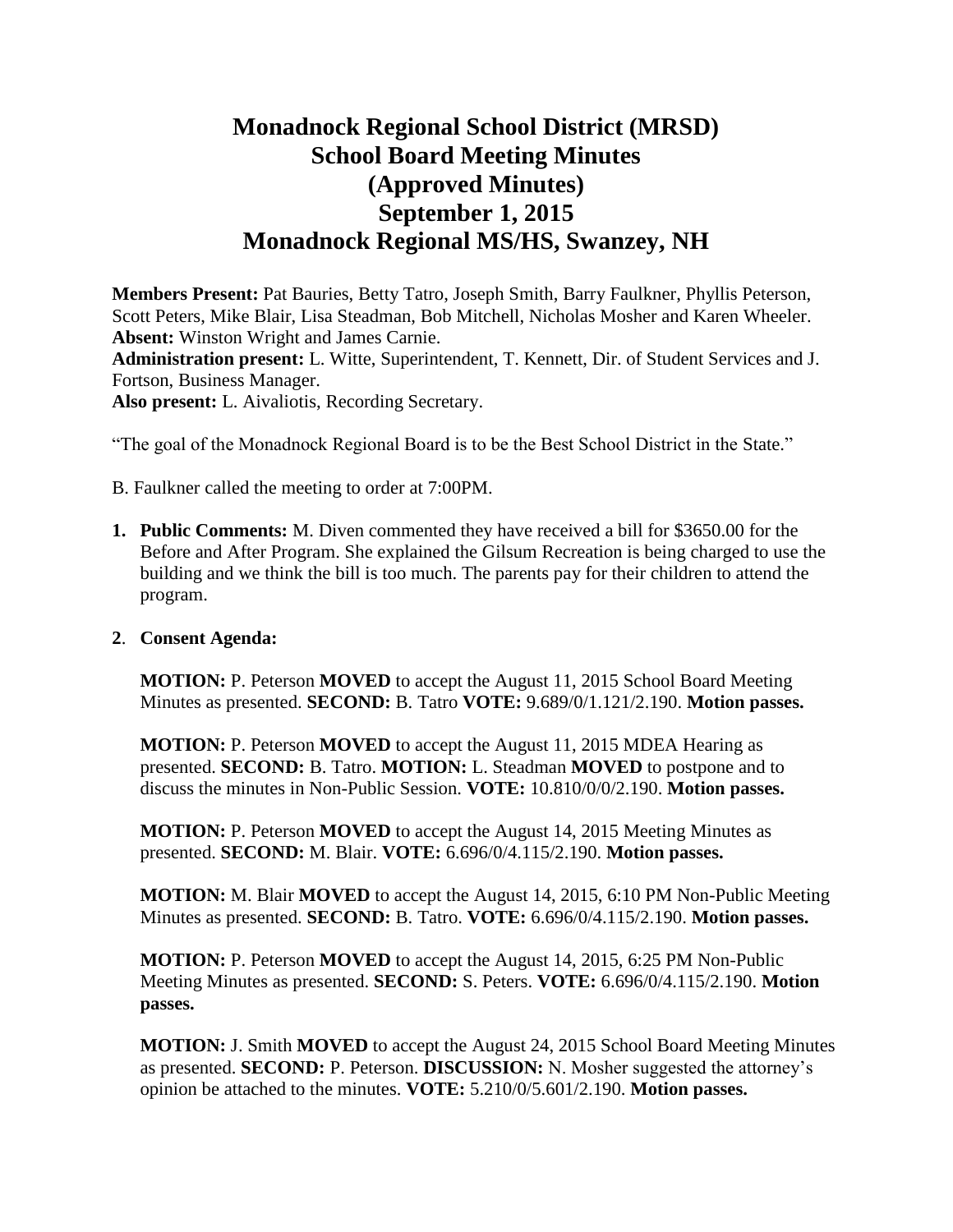**MOTION:** P. Peterson **MOVED** to accept the August 24, 2015, 6:35 PM Non-Public Meeting Minutes as presented. **SECOND:** J. Smith. **VOTE:** 6.331/0/4.479/2.190. **Motion passes.** 

- **3. Student Government Report:** There is no report.
- **4. BUSINESS MANAGER'S REPORT:** J. Fortson reported she had heard from Gabriel Schmidt regarding the EZH2O Filling Station. She said the water tasted better and saved over 100 plastic bottles.

The funds received from the Planet Aid boxes are marked to go to Project Graduation. They will be putting stickers on the boxes to indicate that. After discussion from the Board they have decided to move the boxes to the back of the parking lot.

The District has received a surplus check from LGC in the amount of \$513,376.84. Eighty percent stays in the District the rest to retirees and employees.

## **5. SUPERINTENDENT REPORT:**

**5a. Correspondence and Announcements**: L. Witte reported the welcomed the new staff and took a tour of the District. They held a District wide meeting which went very well. The Superintendent's Club Dinner had a large group in attendance. Thursday they welcomed the students. The teachers greeted the students by singing to them. It was a wonderful first day at all the schools. She handed out the first day enrollment numbers and a comparison to last year. L. Witte informed the Board where they can participate in Picture Day in order to get their pictures done for a project the CRC will be discussing tonight. N. Mosher asked when the District will be sending the updated residency list to the towns. L. Witte commented it is a little early still. October 1 is the day for the official enrollment numbers. As part of the NEASC Accreditation the District will be conducting the Endicott Opinion Survey. This survey is voluntary to all but we will promote to have a high response. L. Witte read the many fundraisers that will be held in the District. The draft for the Budget Timeline was handed out to the Board. The Finance Committee will start to review possibly D. LaPointe's budget first. The Board would like to make sure the warrant information is available in Education Matters. P. Bauries explained they would like to have the contracts available at the first Board Meeting in December and vote at the second meeting in December.

**6. BOARD CHAIR REPORT:** B. Faulkner had heard great feedback on the first day of school. The Superintendent is getting us off to a great start. L. Steadman said it was inspiring to be here when the teachers came back and were singing to the students. The Superintendent's Club Dinner was a great time. B. Faulkner clarified the motion to limit debate to the Board.

## **7. SCHOOL BOARD COMMITTEE REPORTS:**

**7a. Budget Committee:** B. Mitchell reported the committee met and would ask to receive the contracts in an appropriate amount of time. J. Fortson briefed the committee on the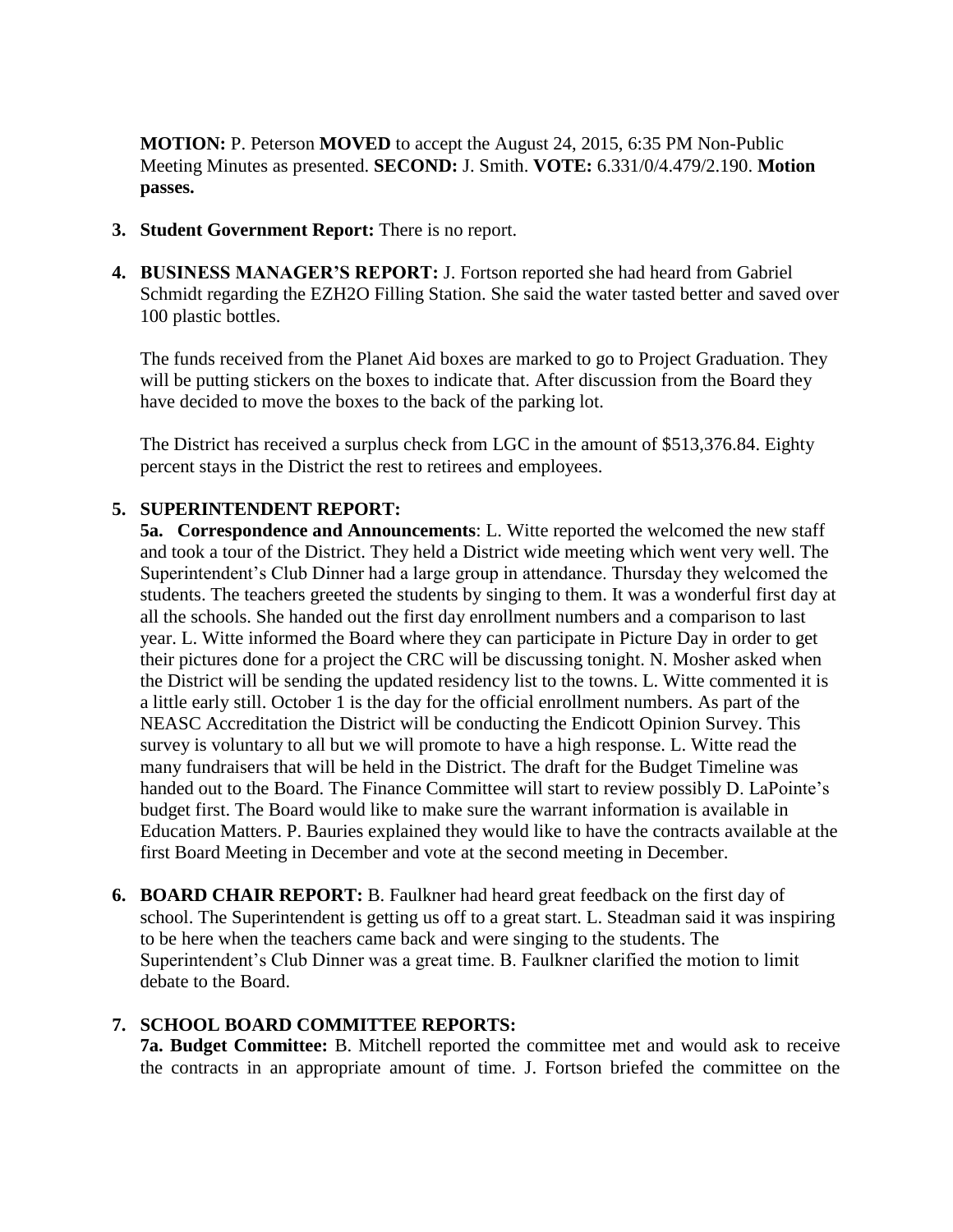budget accounts. Superintendent Witte informed the committee of a new K-12 Math Curriculum. The committee reviewed budgetary expenditures.

**7b. Community Relations Committee:** M. Blair reported the committee met twice since the last meeting. There will be a few motions tonight. T. Walsh discussed the new lunch policy. The letter in the Sentinel regarding the new lunch policy brought awareness to the issue. The committee discussed the Media Information Manager Position and would like to bring this to the Board level. The position would update and maintain the website, ensure public communication, get information to the public and be proactive. The CRC is looking at a possibility of designating a person. We need to have a way for the public, students and teachers to have a way to communicate internally. The committee would suggest a "Suggestion Box" this would be a tool on the website. The question would be directed to the appropriate person or department. S. Peters explained he met with N. Richardson regarding the use of the Help Desk to extend the "Suggestion Box". The committee will have a working session on Sept. 15, 2015 on the "Suggestion Box". The committee would suggest Board Bios. They would like to develop a plan and a template for each of the School Board Members. They would like to include a picture so it was suggested everyone have their picture taken on Picture Day. L. Witte has submitted her Bio and the Board can use that as a template. **MOTION:** M. Blair **MOVED** on behalf of the CRC to endorse the CRC to develop a Bios template. **SECOND:** B. Tatro. **VOTE:** 10.810/0/0/2.190. **Motion passes.** M. Blair praised G. Schmidt for her work on the EZH2O Water Filling Station. He also thanked D. LaPointe, J. Fortson and the Maintenance Dept. He would like to commend the teacher who encouraged her and helped her through the process. The committee would like to publicize this young ladies accomplishments. J. Fortson, L. Witte and D. LaPointe will put something together on the energy savings. The committee would like to highlight the savings. **MOTION:** M. Blair **MOVED** on behalf of the CRC to direct the Superintendent and the IT Director to develop a one way mass communication system to communicate to the Board cancelation of meetings and alerts. **SECOND:** P. Peterson. **DISCUSSION:** M. Blair informed the Board we have Alert Now. The IT Dept. can set up a group notification only for the Board. The Superintendent can call all at once but we cannot respond. **VOTE:**  10.810/0/0/2.190. **Motion passes.** The committee would like to send information on new hires to the Sentinel after a signed contract. This is not a formal press release. The organizational chart has been passed to the Policy Committee.

 **7c. Education and Technology Committee:** P. Bauries reported the committee met and N. Richardson reviewed the items on the website. They discussed managing the calendar in each of the schools. They discussed what the system can and cannot do. We need a simple upgrade. N. Richardson has set up email addresses for the School Board Members. They sent Policy EDC to the Policy Committee. The IT Dept. has moved Power School to a hosted version. There is a cost which is in the budget. There will be no server and it will be at a data center. L. Witte updated the committee on the teacher's workshops and the days prior to the beginning of school. Principals Suarez, Salzmann and Stone presented the student testing results, how they will utilize the data and where to go from here. The committee has asked for more data for the Sept. 8, 2015 meeting. The committee had discussed the 25 kindergarten students in Troy. Since then they have gone to two classrooms and it is working out well.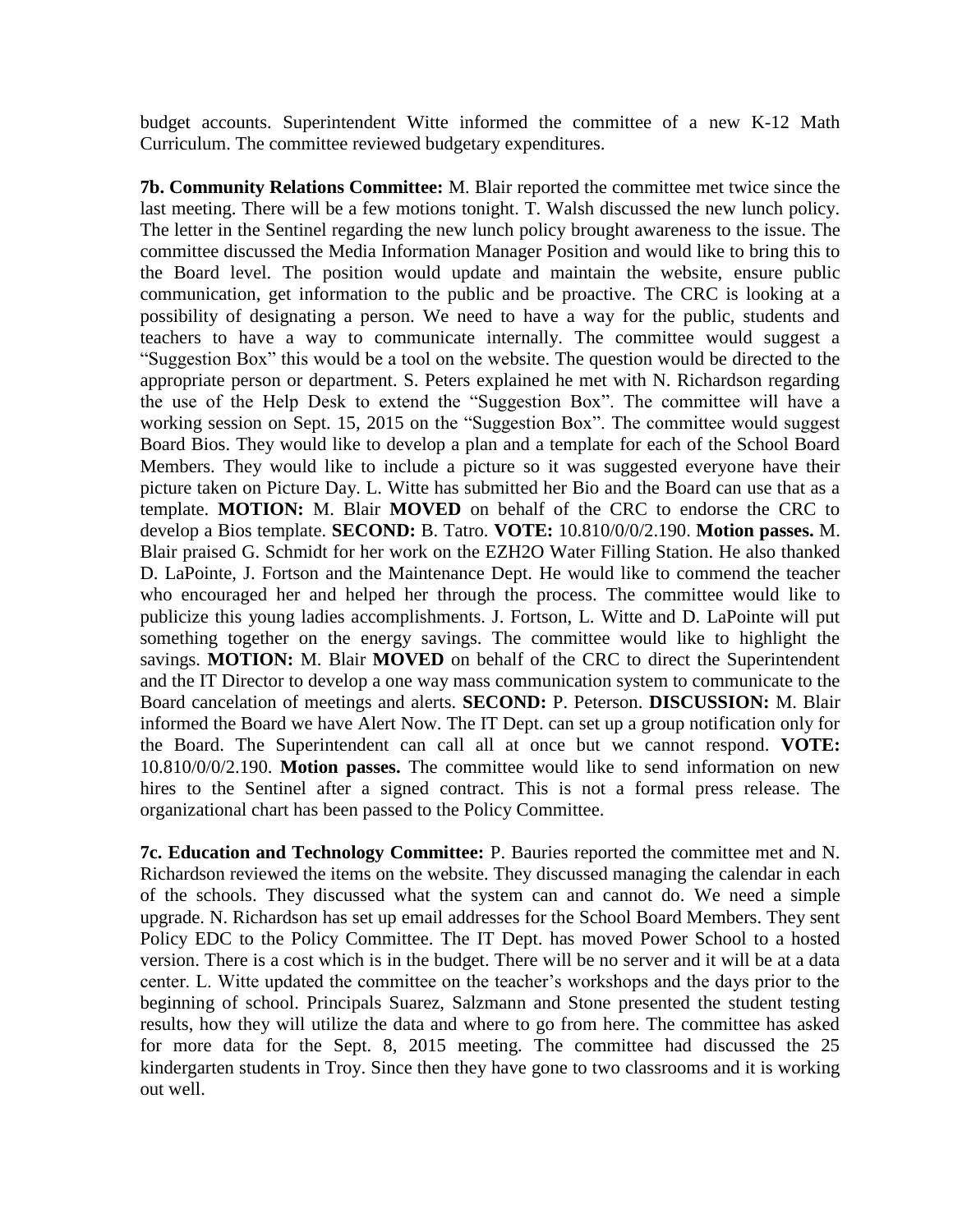**7d. Finance and Facilities Committee:** The committee did not meet. They are scheduled to meet on Sept. 8, 2015.

**7e. Policy Committee:** M. Blair reported the committee met on August 25, 2015. The committee discussed Policy BHA School Board Use of Email and Other Electronic Communications. This policy would be the most appropriate at this time. This is being submitted for the first time. M. Blair is in communication with K. Pfeifer on the policies which have SAU #38 instead of #93. K. Pfeifer had started this project. The committee discussed credit for homeschooled students. We discussed the process in place. We want to have the appropriate competency process in place. We do have a rigorous diploma policy. We would like to have something in place by Jan. 2016. The discussion on the organizational chart will continue. L. Witte did pass out the work she had done on the organizational chart. Work needs to be done on how it is structured. We have a District of people that wear a lot of different hats. They also discussed the school lunch policy. The next meeting is on Sept. 29, 2015 at 5:00 PM.

**7g. Sports Committee:** M. Blair reported the committee met on Sept. 1, 2015 and rehashed items that might have been completed. They discussed corporate sponsors for extra-curricular items. We need to replace and repair the scoreboards. The committee discussed the additional soccer and lacrosse fields and the Husky House. The idea of ConVal and Monadnock forming a Hockey Team was discussed. The online registration is not as smooth as hoped. The AD has taken registration via paper but all are encouraged to use the online registration. The Husky House was discussed possibly having a professional cleaning service to clean the grill and grease traps. S. Peters commented on how bad the Husky House was left last year. J. Fortson said Troy employees cleaned the Husky House.

**7g. Negotiations:** P. Bauries explained the committee is continuing with strategy. They are meeting with the MDEA. They are moving along. They have scheduled meetings until November.

**7h. Ad HOC STEAM:** P. Bauries reported the committee did not meet. They are waiting for the teachers and administration to get settled in to the school process. They will meet possibly next month.

**7i. School Safety and Discipline Committee:** J. Smith reported the committee met and there were about 25 people in attendance. They had a presentation from T. Kennett regarding IEPs, para assignments and CPI Training. They listed items to improve safety. They will prioritize the list. The next meeting is on Sept. 16, 2015.

#### **8. OLD BUSINESS:**

 **a. Other Old Business as may come before the Board:** P. Bauries would like an update in the process of hiring a SSO. L. Witte explained this will be discussed in non-public session under nominations. P. Bauries asked about the job description. B. Faulkner said there was no action taken regarding the website and the job description presented by K. Pfeifer.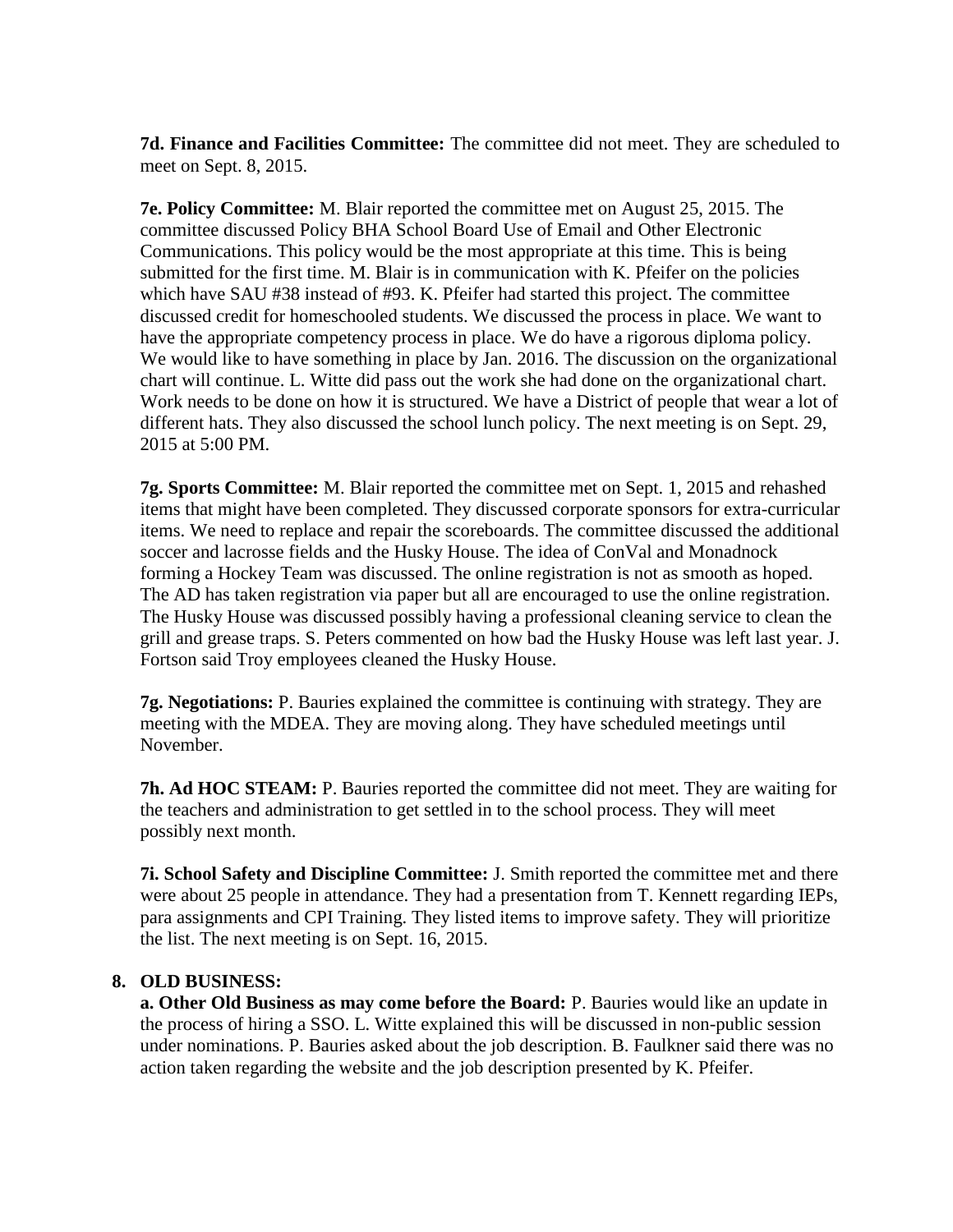P. Bauries asked if the MESSA sidebar agreement would be under non-public. B. Faulkner explained he spoke to the attorney and he advised any questions about the negotiating process has to be done outside of a public meeting. We vote on the contract in public session but there are no questions or comments.

### **9. NEW BUSINESS:**

**a. MOTION:** B. Tatro **MOVED** to accept the manifest in the amount of \$2,150,362.56 for the 2015-2016 School Year. **SECOND:** P. Peterson. **DISUSSION**: The Board asked questions and J. Fortson explained. **VOTE:** 9.475/0/1.335/2.190. **Motion passes.** 

**MOTION:** B. Tatro **MOVED** to accept the manifest in the amount of \$8,681.17 for the 2014-2015 School Year. **SECOND:** P. Peterson. **DISCUSSION:** L. Steadman asked if the District would expect anymore bills this late. J. Fortson said yes but she will have to close the year and it will come out of the 2015-2016 School Year budget. **VOTE:** 10.810/0/0/2.190. **Motion passes.** 

 **b. Other New Business as may come before the Board: MOTION:** K. Wheeler **MOVED**  any community that does not have a Before and After Program or Summer Camp district sponsored be able to use their facility free of charge. **SECOND:** B. Tatro. **DISCUSSION:** J. Fortson explained ACES was charged. She said D. LaPointe sent this bill and should be able to speak on it. K. Wheeler stated they have been using the facility free of charge and now they are charged \$3650.00. It is a huge hit with no warning. N. Mosher asked if this should go to Policy. He does not know enough about the situation. P. Bauries would forward it to Finance and Facilities for review. K. Wheeler said we have not been charged before. B. Faulkner stated it is a budget question and not on the agenda. He said a motion to refer to Finance is appropriate. **MOTION:** P. Bauries **MOVED** to amend the motion and to forward this to Finance. **SECOND:** P. Peterson. **DISCUSSION:** The Before and After Programs at the other schools were explained. They were supported by the  $21<sup>st</sup>$  Century Grant for 5 years and then you have to support. M. Blair said this is a 3 year discussion. He is in favor of sending this to the Finance/Facilities Committee. It is a political discussion. It was commented Gilsum did not endorse the ACES Program and interjected the Recreation Program. The committee would like to have background information available at that meeting. **VOTE on amendment:** 9.689/0/1.121/2.190. **Motion passes. VOTE:**  10.810/0/0/2.190. **Motion passes.** 

## **10. Setting Next Meeting's Agenda:**

- **1. SSO Job Description**
- **2. Update on Open Warrant Articles**
- **3. Subcommittee assignments**
- **4. Policy BHA**

N. Mosher asked the protocol for non-public issues. It was stated anyone with a non-public item should contact B. Faulkner or L. Witte.

**11. Public Comments:** Phyllis Marinoff commented on the Sports Committee asking for corporate sponsors for sports items but would like to remind the Board there are other extra